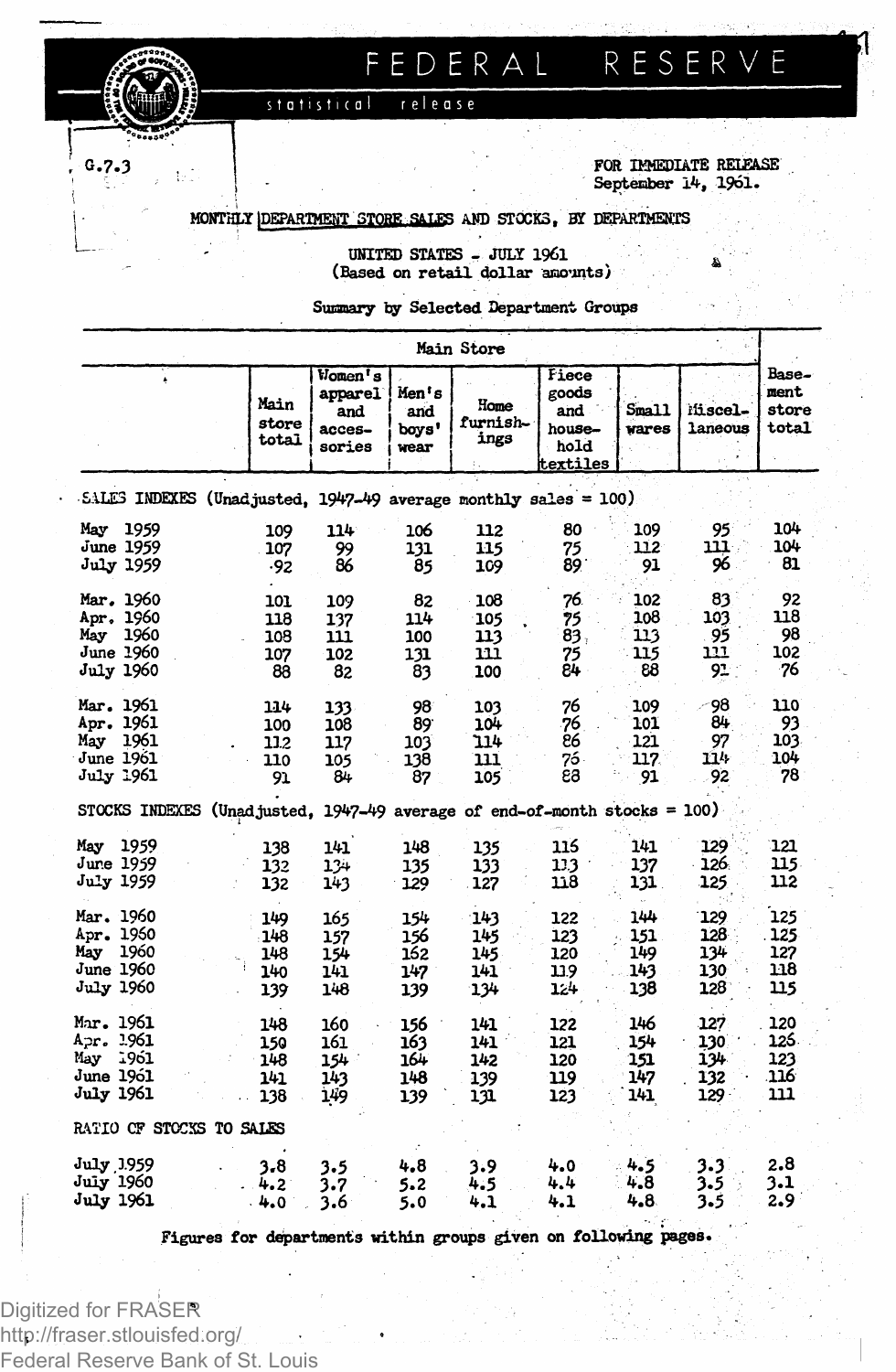**Pag e 2**

## **MONTHLY DEPARTMENT STORE SAXES AND STOCKS, BY DEPARTMENTS**

## **UNITED STATES - JULY 1961**

 $\overline{a}$ 

|                                                                                                                                                                                                                                                 |                                                                  | Percentage change from<br>corresponding period<br>a year ago |                                                                                               |                                        | <b>Ratio of</b><br>stocks tol     |                                                             | Unad justed<br>indexes                                      |                                                       |                                                             |
|-------------------------------------------------------------------------------------------------------------------------------------------------------------------------------------------------------------------------------------------------|------------------------------------------------------------------|--------------------------------------------------------------|-----------------------------------------------------------------------------------------------|----------------------------------------|-----------------------------------|-------------------------------------------------------------|-------------------------------------------------------------|-------------------------------------------------------|-------------------------------------------------------------|
| Department                                                                                                                                                                                                                                      |                                                                  | Sales during<br>period                                       |                                                                                               |                                        | Stocks<br>(end of<br>month)       | sales $1/$<br>July                                          |                                                             | (1947-49<br>av.=1004<br>July                          |                                                             |
|                                                                                                                                                                                                                                                 |                                                                  | July Jan.-July                                               |                                                                                               |                                        | July                              |                                                             |                                                             |                                                       | 1961 1960 Sales Stocks                                      |
| <b>GRAND TOTAL-entire store</b>                                                                                                                                                                                                                 | ÷ 4                                                              |                                                              | ٥                                                                                             |                                        | ٥                                 | 3.8                                                         | 4.0                                                         |                                                       |                                                             |
| <b>MAIN STORE TOTAL</b>                                                                                                                                                                                                                         |                                                                  |                                                              | 1                                                                                             |                                        | 0                                 | 4,0                                                         | 4.2                                                         | 91                                                    | 138                                                         |
| PIECE GOODS, HOUSEHOLD TEXTILES                                                                                                                                                                                                                 | + 6                                                              |                                                              | 1                                                                                             |                                        | 0.                                | 4.1                                                         | 4.3                                                         | 88                                                    | 123                                                         |
| Piece goods<br>Silks, velvets, synthetics<br>Woolen yard goods<br>Cotton yard goods                                                                                                                                                             | + 1<br>+ 6<br>$\overline{\mathbf{z}}$<br>3                       | ۰                                                            | ٥<br>$\overline{2}$<br>+.6<br>$\mathbf{1}$                                                    |                                        | ٥<br>٥<br>٥<br>2                  | 5.5<br>$-6.0$<br>7.7<br>3.7                                 | 5.5<br>-6.3-<br>8.2<br>$3.7 -$                              | 44<br>36<br>32<br>-78                                 | 88<br>80<br>85<br>117                                       |
| <b>Household textiles</b><br>Linens and towels<br>Domestics--muslins, sheetings<br>Blankets, comforters, spreads                                                                                                                                | 7<br>٠<br>7<br>9<br>۰<br>+ 3                                     | ۰<br>۰<br>÷                                                  | 1<br>ĩ<br>$\boldsymbol{z}$<br>ı                                                               | - 1<br>+ 3<br>- 5<br>- 1               |                                   | 3.6<br>4.1<br>2.8<br>4.0                                    | 3.9<br>4.3<br>3.3<br>4.2                                    | 119<br>116<br>143<br>105                              | 140<br>134<br>166<br>140                                    |
| SMALL WARES                                                                                                                                                                                                                                     | $+3$                                                             |                                                              | -1                                                                                            | $+2$                                   |                                   | 4.8                                                         | 4.8                                                         | 91                                                    | 141                                                         |
| Laces, trimmings, embroideries,<br>and ribbons<br>Notions<br>Toilet articles, drug sundries                                                                                                                                                     | - 2<br>3<br>$+2$                                                 | ۰                                                            | 5<br>$\boldsymbol{z}$<br>1                                                                    | + 2<br>$+1$<br>$+4$                    |                                   | 5.5<br>4.5<br>4.0                                           | 5.3<br>4.6<br>3.9.                                          | 66<br>93.<br>114                                      | 118<br>155<br>140                                           |
| Silverware and jewelry<br>Silverware and clocks<br>Costume jewelry<br>Fine jewelry and watches                                                                                                                                                  | + 3<br>$+4$<br>$+1$<br>+ 8                                       |                                                              | + 1<br>-4<br>+ 4<br>+ 1                                                                       | + 3<br>- 1<br>+ 6<br>$+4$              |                                   | 6.3<br>8.0<br>3.9<br>10.5 10.9                              | 6.3<br>8.3<br>3.7                                           | 76<br>73<br>82<br>79                                  | 143<br>157<br>136<br>134                                    |
| Art needlework<br>Books and stationery<br>Books and magazines<br>Stationery                                                                                                                                                                     | + 6<br>+ 4<br>+ 5<br>∔ 2                                         |                                                              | + 4<br>٥<br>+ 1<br>0                                                                          | + 3<br>٠<br>+ 3                        | 1<br>0                            | 5.5<br>4.7<br>3.6<br>5.2                                    | 5.6<br>4.8<br>3.7<br>5.3                                    | 69<br>86.<br>96<br>81.                                | 109<br>147<br>139.<br>150                                   |
| WOMEN'S APPAREL AND ACCESSORIES                                                                                                                                                                                                                 | + 2                                                              |                                                              | 0                                                                                             |                                        | 0                                 | 3.6                                                         | 3.7                                                         | 84                                                    | 149                                                         |
| Women's accessories<br>Neckwear and scarfs<br>Handkerchiefs<br>Millinery<br>Women's and children's gloves<br>Corsets and brassieres<br>Women's, children's hosiery                                                                              | $+1$<br>+ 1<br>$\mathbf{3}$<br>$\frac{5}{16}$<br>$+4$<br>$: + 1$ |                                                              | ı<br>$\boldsymbol{z}$<br>-6<br>0<br>+10<br>$+2$<br>+ 1                                        | + 1<br>- 4<br>+16<br>+ 9<br>+ 6<br>- 3 | O                                 | 4,4<br>3.0<br>5.2<br>2.4<br>8.8<br>3.5<br>4.4               | 4,4<br>3.0<br>- 5.3<br>2.0<br>8.6<br>3.5<br>4.5             | 78<br>88<br>34<br>37<br>36<br>143<br>54               | 145<br>147<br>59<br>85<br>94<br>199<br>136                  |
| Underwear, slips, and negligees<br>Knit underwear<br>Silk & muslin underwear, slips<br>Negligees, robes, loung, apparel.<br>Infants' wear<br>Handbags, small leather goods<br>Women's and children's shoes<br>Children's shoes<br>Women's shoes | + 1<br>+ 3<br>+ 1<br>47<br>0<br>+ 1<br>$+1$<br>- 2<br>O<br>$-2$  | ۰<br>۳                                                       | 1<br>٥<br>- 1<br>3<br>$\boldsymbol{z}$<br>$\overline{c}$<br>3<br>ı<br>$\overline{\mathbf{3}}$ | -12<br>+ 1<br>- 1<br>+ 1<br>+ 1<br>+ 1 | 3<br>$\overline{\mathbf{z}}$<br>0 | 3.2<br>3.3<br>3.4<br>2.5<br>4.3<br>3.3<br>6.8<br>7.7<br>6.6 | 3.4<br>3.5<br>3.4<br>2,8<br>4.3<br>3.4<br>6.6<br>7.7<br>6.4 | 76<br>100<br>67<br>70<br>85<br>81 -<br>91<br>80<br>94 | 116<br>159.<br>105<br>91<br>154<br>137<br>175<br>189<br>171 |

Digitized for FRASER http://fraser.stlouisfed.org/ Federal Reserve Bank of St. Louis

## **0.7.3**

 $\mathcal{L}^{\bullet}_{\mathbf{z}}$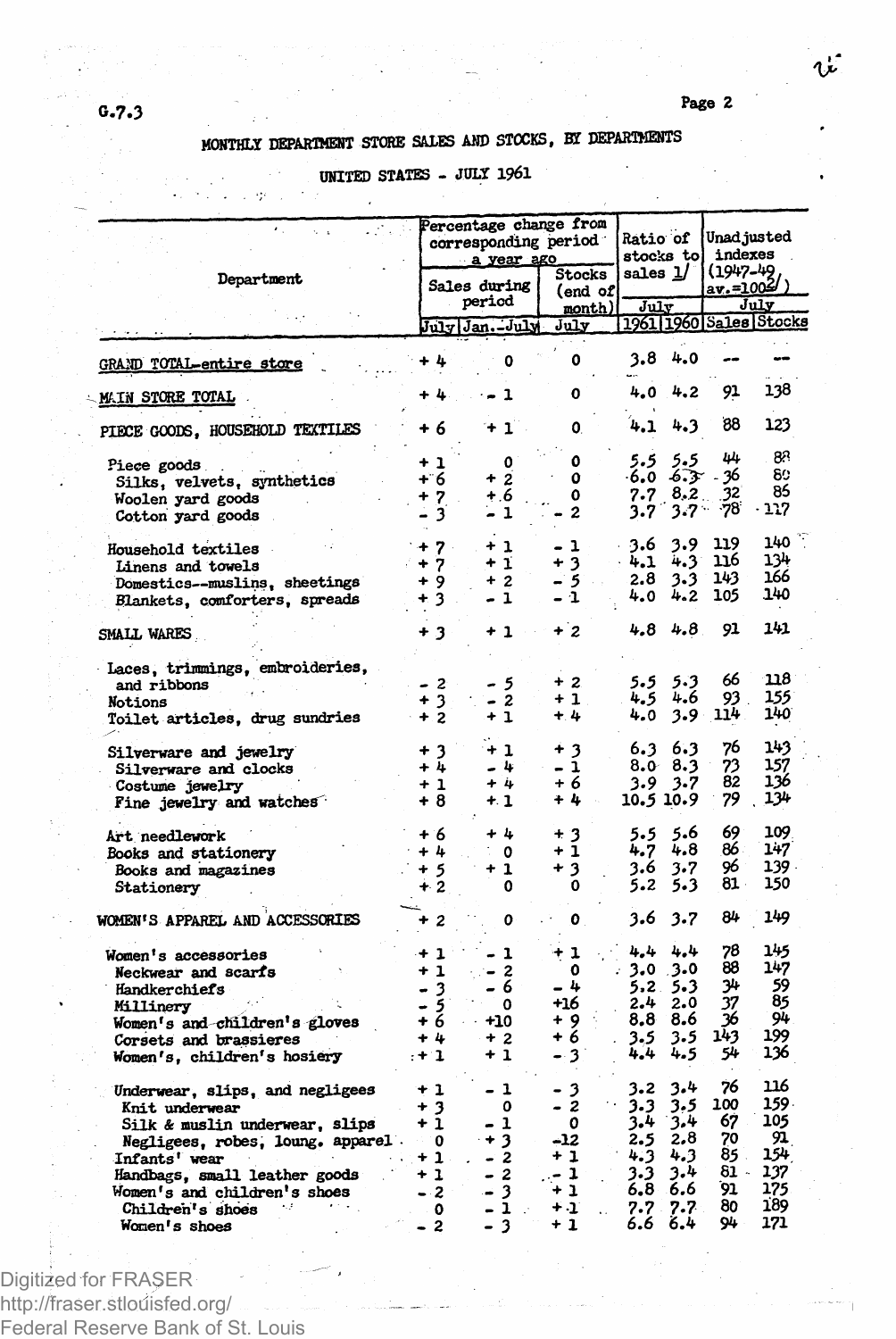ው

## **MONTHLY DEPARTMENT STORE SALES AND STOCKS, BY DEPARTMENTS (Continued)**

**UNITED STATfiS - JULY 1961**

|                                      | Percentage change from:<br>corresponding period (Ratio of<br>a year ago |                        |                             | stocks to                 |             | Unad justed<br>indexes         |  |
|--------------------------------------|-------------------------------------------------------------------------|------------------------|-----------------------------|---------------------------|-------------|--------------------------------|--|
| Department                           |                                                                         | Sales during<br>period | Stocks<br>(end of<br>month) | sales $1/$<br>July        |             | (1947-49<br>av.=1004/)<br>Julv |  |
|                                      |                                                                         | July Jan.-July         | July                        | 1961 1960 Sales Stocks    |             |                                |  |
| WOMEN'S APPAREL, ACCESSORIES (Cont.) |                                                                         |                        |                             |                           |             |                                |  |
| Women's apparel                      | + 4                                                                     | + 1                    | ٥                           | $-2.9 - 3.0$              | 90.         | 154                            |  |
| Women's, misses' coats and suits     | $+8$                                                                    | $+5$                   | - 2                         | 5.0<br>$5.5$ .            | -361        | 112                            |  |
| Women's, misses' coats               | +12                                                                     | $+7$                   | $-2$                        | 5.1<br>$-5.8$             | - 36        | 119                            |  |
| Women's, misses' suits               | $+2$                                                                    | $+2$                   | $-6$                        | 4.4<br>4.8                | 33          | - 81                           |  |
| Juniors' and girls' wear             | $+4$                                                                    | $\mathbf o$            | $-1$                        | 3.2<br>3.3                | 100         | 194                            |  |
| Juniors' coats, suits, dresses       | $+5$                                                                    | 3<br>4                 | + 3                         | 2.4<br>2.4                | 95          |                                |  |
| Girls' wear                          | $+3$                                                                    | - 3                    | - 3                         | 4.0<br>4.3                | 106.        | 171<br>213                     |  |
| Women's and misses' dresses          | $+1$                                                                    | $-1$                   | $+6$                        | 2.1<br>2.0                | 87          |                                |  |
| Inexpensive dresses                  | $+1$                                                                    | $-1$                   | + 6                         | 1.6<br>1.5                | 96.         | 131<br>135                     |  |
| Better dresses                       | $+1$                                                                    | $-1$                   | + 6                         | 2.9<br>2.7                | 84          | 132                            |  |
| Blouses, skirts, sportswear          | $+6$                                                                    | $+1$ .                 | - 3                         | 2.4<br>2.6                | - 149 -     | 193                            |  |
| Aprons, housedresses, uniforms       | $-2$                                                                    | $-4$                   | $-2$                        | $-1.8$<br>1.8             | 112         | 116                            |  |
| Furs                                 | $+18$                                                                   | $+5$                   | $+2$                        | 11.0 12.8                 | 49.         | 154                            |  |
| MEN'S AND BOYS' WEAR                 | + 4                                                                     | ٥                      | ∴ 0                         | $5.0 \t5.2$               | 87          | 139                            |  |
| Men's clothing                       | $+4$                                                                    | - 1                    | $+2$                        |                           |             |                                |  |
| Men's furnishings and hats           | $+5$                                                                    | $\bullet$              |                             | 5.3<br>$5 - 3$            | 92          | 143                            |  |
| Boys' wear                           | $+3$                                                                    | ٥                      | - 2                         | 4.2<br>4.5                | 82          | 125                            |  |
| Men's & boys' shoes, slippers        | $+2$                                                                    | ŀ                      | 0<br>0.                     | 5.8<br>6.1<br>$7.0$ $7.2$ | 83.<br>104. | 150<br>168                     |  |
| HOMEFURNISHINGS                      | + 5                                                                     | 3                      | $-2$                        | 4.1 4.4                   | 105         | 131                            |  |
| Furniture and bedding                | $+4$                                                                    | - 4                    |                             |                           |             |                                |  |
| Mattresses, springs, studio beds     | $+5$                                                                    |                        | - 6                         | 3.9<br>3,6                | 128 -       | 131                            |  |
| Upholstered, other furniture         | $+5$                                                                    | - 5                    | - 4                         | 1.6<br>1.7                | 156.        | 152                            |  |
| Domestic floor coverings             | $+6$                                                                    | - 3.                   | - 5                         | 4.4<br>4.9                | 122         | 131.                           |  |
| Rugs and carpets                     |                                                                         | - 31                   | $-1$                        | 4.8<br>5.1                | 79.         | 105                            |  |
| Linoleum                             | + 6<br>$+3$                                                             | $-2$<br>$-12$          | - 1<br>$-5$                 | $4.6 -$<br>4.9            | 81          | 115                            |  |
|                                      |                                                                         |                        |                             | 5.2<br>5.6                | 50          | 67                             |  |
| Draperies, curtains, upholstery      | + 1                                                                     | $-2$ $-$               | $-2$                        | 5.0<br>5.2                | 84          | 120                            |  |
| Lamps and shades                     | 0                                                                       | - 4                    | - 0                         | $5.6^{6}$ $5.7$           | 67          | 127                            |  |
| China and glassware                  | $+1$                                                                    | $-6.$                  | - 1 -                       | 9.1<br>9.3                | 82.         | 139                            |  |
| Major household appliances           | + 9                                                                     | $-4$                   | - 2                         | 1.8<br>2.1                | 109.        | 103                            |  |
| Housewares (incl. small appliances)  | $+7$                                                                    | $-1$                   | - 1 :                       | 4.1<br>4.5                | 113         | 149                            |  |
| Gift shop                            | - 1                                                                     | - 500                  | + 4                         | 7.6<br>7.3                | 97          | 189                            |  |
| Radios, phonographs, television,     |                                                                         |                        |                             |                           |             |                                |  |
| pianos, records, sheetmusic, instr.  | $+7$                                                                    | $+4$                   | $+4.$                       | 3.7<br>3.8                | 124         |                                |  |
| Radios, phonographs, television      | + 7                                                                     | + 5                    | + 6                         | - 3.1                     | 121.        | 172                            |  |
| Records, sheet music, instr.         | $+5$                                                                    | + 3                    | + 1*                        | 3.1<br>$5 - 2$<br>5.4     | 129         | 163<br>188                     |  |
|                                      |                                                                         |                        |                             |                           |             |                                |  |
| MISCELLANEOUS MERCHANDISE DEPTS.     | $+1$                                                                    | $\cdot$ 0              | +1.                         | 3.5<br>3.5                | 92          | 129                            |  |
| Toys, games, sporting goods, cameras | + 3                                                                     | - 1                    | $+1$                        | 4.6<br>4.7                | 99          | 155                            |  |
| Toys and games                       | + 8                                                                     | $\cdot$ 0              | $+2$ .                      | 5.3<br>5.7                | 70          | 153                            |  |
| Sporting goods and cameras           | $\mathbf{o}$                                                            | $-1$                   | - 1                         | 3.9<br>4.0                | 153.        | 159                            |  |
| Luggage                              | - 1                                                                     | + 4                    | $-1$                        | 4.1<br>4.1                | 101         | 138                            |  |
| Candy -                              | $+2.$                                                                   | $+1$                   | $+5$                        | 1.4<br>1.4                | 82          | 111                            |  |

Digitized for FRASER http://fraser.stlouisfed.org/ Federal Reserve Bank of St. Louis